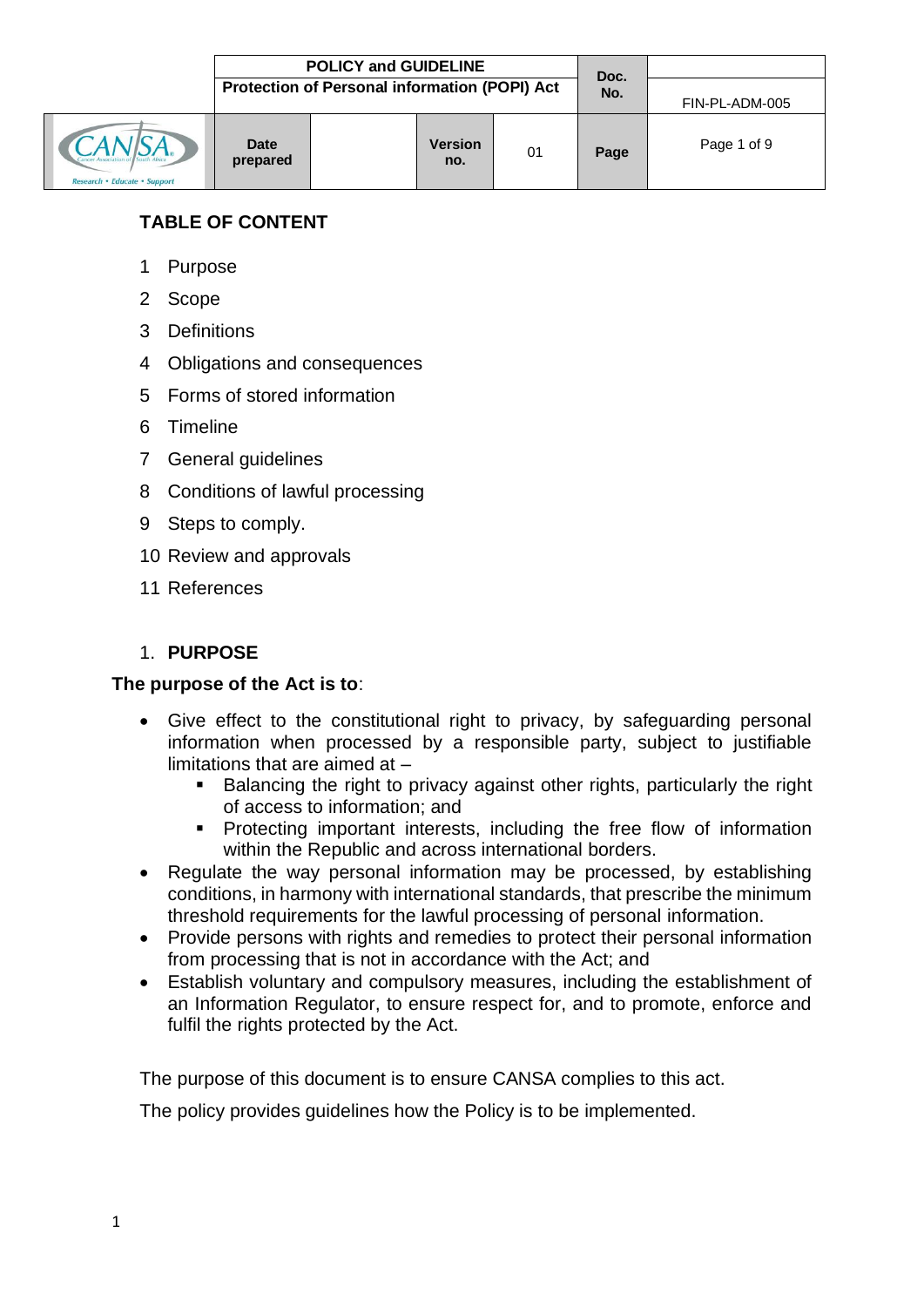|                                    | <b>POLICY and GUIDELINE</b> |                                                      |                       |    |             |                |
|------------------------------------|-----------------------------|------------------------------------------------------|-----------------------|----|-------------|----------------|
|                                    |                             | <b>Protection of Personal information (POPI) Act</b> |                       |    | Doc.<br>No. | FIN-PL-ADM-005 |
| A.<br><i><u><b>iupport</b></u></i> | Date<br>prepared            |                                                      | <b>Version</b><br>no. | 01 | Page        | Page 2 of 9    |

#### **2. SCOPE**

The act is applicable to all members of the CANSA Board of Directors, CANSA personnel, contracted personnel, CANSA volunteers, contracted volunteers, members, and service providers.

#### **3. DEFINITIONS**

| POPI act:<br>Protection of Personal Information Act, 2013 (Act |                                                         |  |  |  |  |
|----------------------------------------------------------------|---------------------------------------------------------|--|--|--|--|
|                                                                | The<br>No 4 of 2013). POPIA:<br>Protection<br>οf        |  |  |  |  |
|                                                                | Personal Information $Act - the law that provides$      |  |  |  |  |
|                                                                | protection of personal information.                     |  |  |  |  |
| PAIA:                                                          | Promotion of Access to Information Act, 2000 (Act       |  |  |  |  |
|                                                                | No 2 of 200) - the law that gives the right to access   |  |  |  |  |
|                                                                | personal information.                                   |  |  |  |  |
| Information Regulator (IR):                                    | Juristic body established in terms of POPIA to see      |  |  |  |  |
|                                                                | that there is compliance with both the act and          |  |  |  |  |
|                                                                | Promotion of Access to Information Act (PAIA)           |  |  |  |  |
| CANSA:                                                         | Cancer Association of South Africa.                     |  |  |  |  |
| Data subject:                                                  | The person to whom the information relates. For         |  |  |  |  |
|                                                                | example: stakeholders, sponsors, donors, patients,      |  |  |  |  |
|                                                                | clients, partners, suppliers, personnel, volunteers.    |  |  |  |  |
| Special data subjects:                                         | Children under 18 and patients.                         |  |  |  |  |
| Personal information:                                          | Any information in any form - electronic and paper-     |  |  |  |  |
|                                                                | based files – including information but not limited to  |  |  |  |  |
|                                                                | identity number, name, surname, sex, pregnancy,         |  |  |  |  |
|                                                                | marital<br>status,<br>nationality,<br>colour,<br>sexual |  |  |  |  |
|                                                                | orientation, age, physical or mental health, well-      |  |  |  |  |
|                                                                | disability, conscience, belief, culture,<br>being,      |  |  |  |  |
|                                                                | language, criminal, and employment history.             |  |  |  |  |
| Special personal information:                                  | Information specific to information categories such     |  |  |  |  |
|                                                                | as religion, race, ethnical origin, membership of a     |  |  |  |  |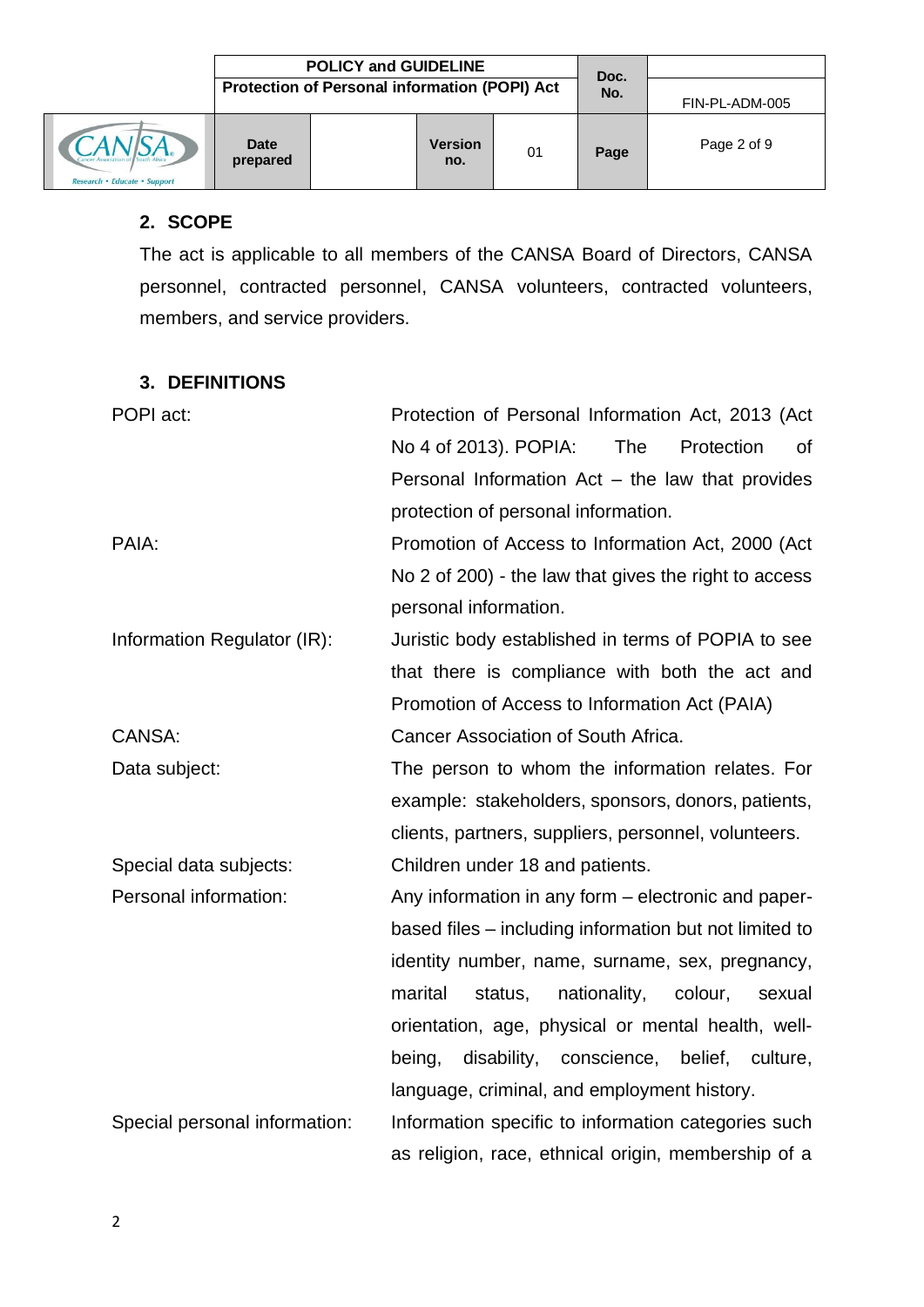**POLICY** and GUIDELINE

| и<br>. . |  |
|----------|--|
|          |  |
|          |  |

|                              |                             | Protection of Personal information (POPI) Act | טע.<br>No. | FIN-PL-ADM-005 |                                                                                                                                                                                                                                                                                                   |
|------------------------------|-----------------------------|-----------------------------------------------|------------|----------------|---------------------------------------------------------------------------------------------------------------------------------------------------------------------------------------------------------------------------------------------------------------------------------------------------|
| Research • Educate • Support | <b>Date</b><br>prepared     | <b>Version</b><br>no.                         | 01         | Page           | Page 3 of 9                                                                                                                                                                                                                                                                                       |
| Processing:                  |                             | fingerprints)<br>dissemination                | by         | transmitting,  | trade union, political affiliation, sexual life, medical<br>information, biometrical information (blood type,<br>Any activity (automated or manual) such as<br>collection, receipt, recording, organising, storage,<br>collation, retrieval, alteration, updating, distribution,<br>erasure<br>or |
| Responsible party:           |                             | destructing.<br>people.                       |            |                | the person who determines why and how to<br>process. For example: companies, non-profit<br>companies, governments, state agencies and                                                                                                                                                             |
| Operator:                    |                             | CANSA were to outsource payroll.              |            |                | the person who processes personal information on<br>behalf of the responsible party. For example: if                                                                                                                                                                                              |
| EXCO:                        |                             | <b>Executive Committee of CANSA</b>           |            |                |                                                                                                                                                                                                                                                                                                   |
| Data bridge:                 |                             | - either accidental or deliberate.            |            |                | Unlawful, unauthorised disclosure of personal data                                                                                                                                                                                                                                                |
| Information officer:         |                             | implemented.                                  |            |                | Person in CANSA registered with the regulator<br>responsible to ensure that the POPI act is                                                                                                                                                                                                       |
|                              | Deputy Information officer: | information<br>delegates to.                  | officer:   | Person         | The deputised information officer. The CEO has<br>designated Head: Admin, IT, Procurement as<br>supporting<br>the<br>Information officer whom the Information officer                                                                                                                             |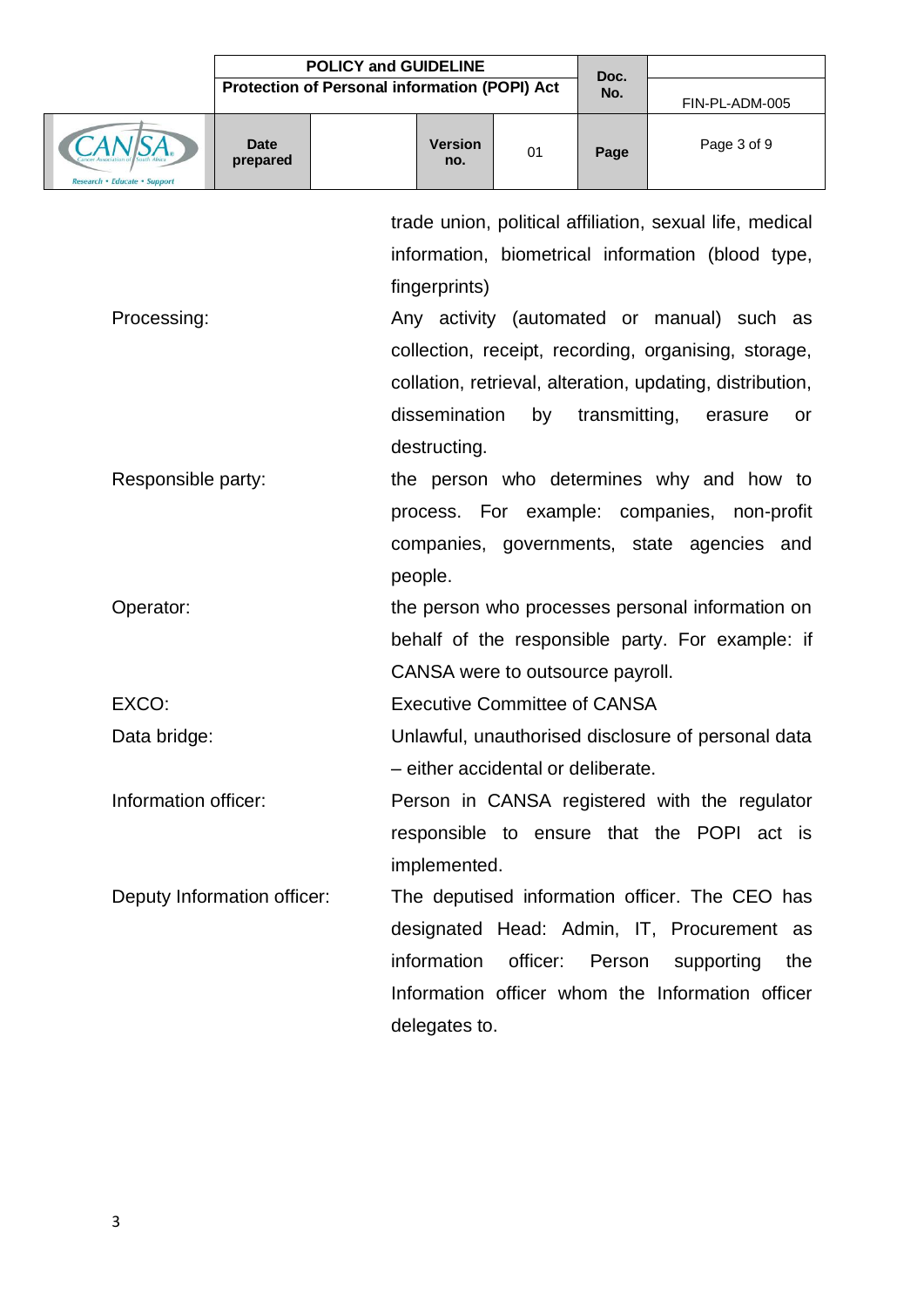|                              | <b>POLICY and GUIDELINE</b><br>Protection of Personal information (POPI) Act |  |                       |    | Doc.<br>No. | FIN-PL-ADM-005 |
|------------------------------|------------------------------------------------------------------------------|--|-----------------------|----|-------------|----------------|
| $\mathbf{L}$ ®<br><b>ort</b> | <b>Date</b><br>prepared                                                      |  | <b>Version</b><br>no. | 01 | Page        | Page 4 of 9    |

# **4. OBLIGATIONS AND CONSEQUENCES**

All organisations, companies and institutions in South Africa must comply to POPIA. CANSA as a registered Non-profit company will have to comply with POPIA. Various obligations are placed on the responsible party, which is the body ultimately responsible for the lawful processing of personal information:

- To regulate the collection and processing of personal information in a manner that will safeguard such information against unauthorised access and usage.
- To establish the requirements and conditions for the collection, distribution, and retention of personal information in line with the act.
- To determine the purposes for which personal information will be used.
- To ensure only operators (e.g., Security, contracted telemarketers etc. and third parties (e.g., suppliers) that can meet the requirements of lawful personal information processing prescribed by POPIA are used.
- Personal information should only be processed if it is adequate, relevant, and not excessive i.e., only collect information which is needed.

CANSA EXCO supported by the information officer and deputy information officer of CANSA are responsible for administering and overseeing the implementation of this policy and any applicable supporting guidelines and procedures.

Violations of this policy and of the POPI act will be dealt with by the Information Regulator. Data subjects may refer their complaints to the Information Regulator.

There are two legal consequences for the responsible party in case of a data breach:

- A fine or imprisonment of between R1 million and R10 million or one to ten years in jail
- Financial compensation to data subjects for the damage they have suffered.

Other consequences:

- Reputational damage
- Losing customers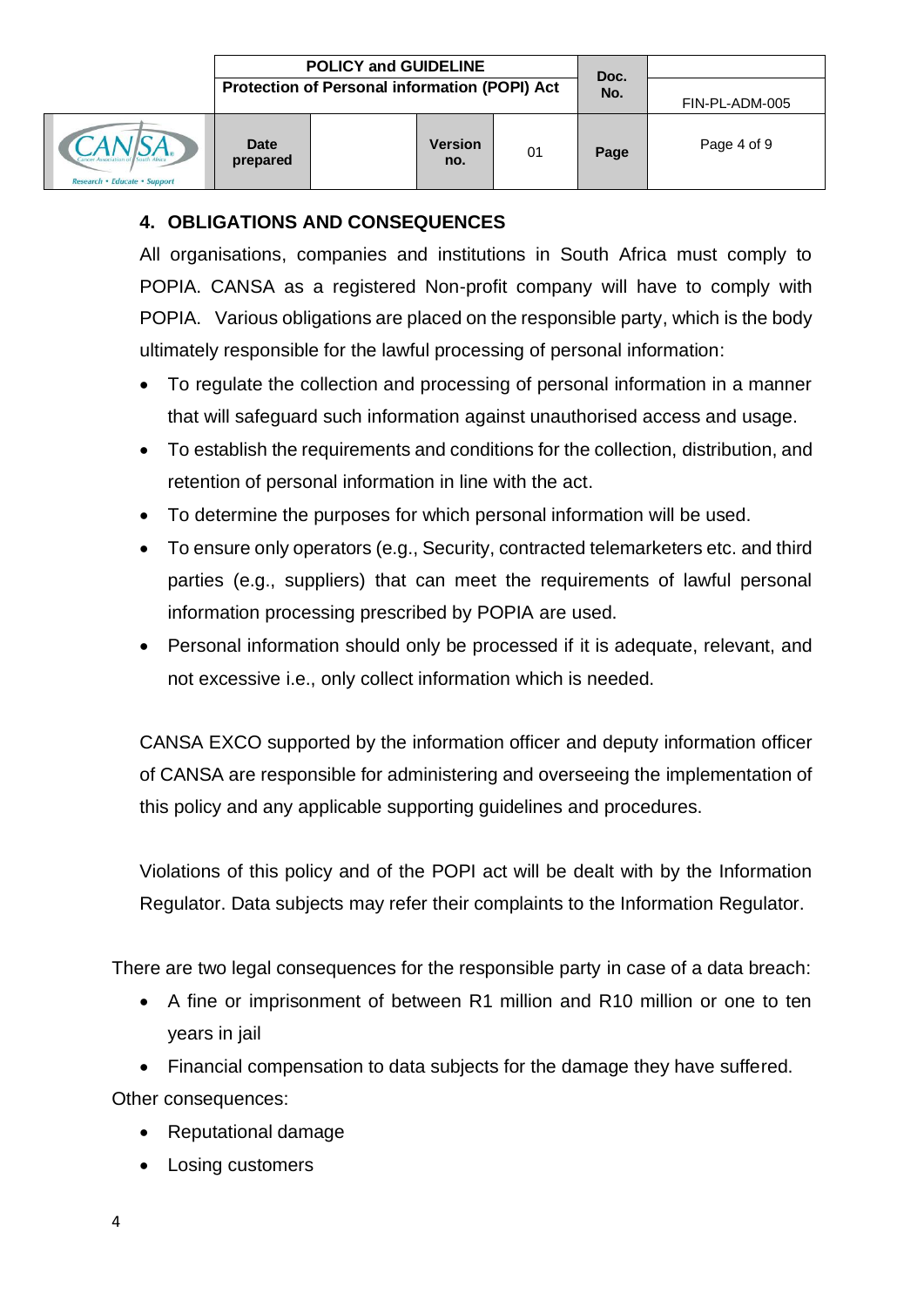|                     | <b>POLICY and GUIDELINE</b><br>Protection of Personal information (POPI) Act |  |                       |    | Doc.<br>No. | FIN-PL-ADM-005 |
|---------------------|------------------------------------------------------------------------------|--|-----------------------|----|-------------|----------------|
| A<br><b>Support</b> | <b>Date</b><br>prepared                                                      |  | <b>Version</b><br>no. | 01 | Page        | Page 5 of 9    |

- Losing employees
- Failing to attract new stakeholders, sponsors, donors, volunteers and so forth.
- Security compromise could occur with back door access to the financial institutions' information in that cybercrime could occur.

### **5. FORMS OF STORED INFORMATION**

Data is stored in the following ways:

- Electronic database
- Manual filing system
- Address books, calendars, diaries
- Payroll system
- Sent and received via e-mail stored via cloud.
- Contracts
- Sign in registers at reception
- Telephone records
- Invoices, orders, quotes
- Application forms
- Attendance registers
- Meeting recordings zoom, Skype, Microsoft Teams,

### **6. TIMELINE**

The deadline for organisations to comply is 1 July 2021.

## **7. GENERAL POLICY GUIDELINES**

- It is each organisation, company, institution's obligation to do what is reasonably expected to ensure that data is protected, and information is kept safe.
- Data should rather be stored in a cloud and not on computers or external hard drives.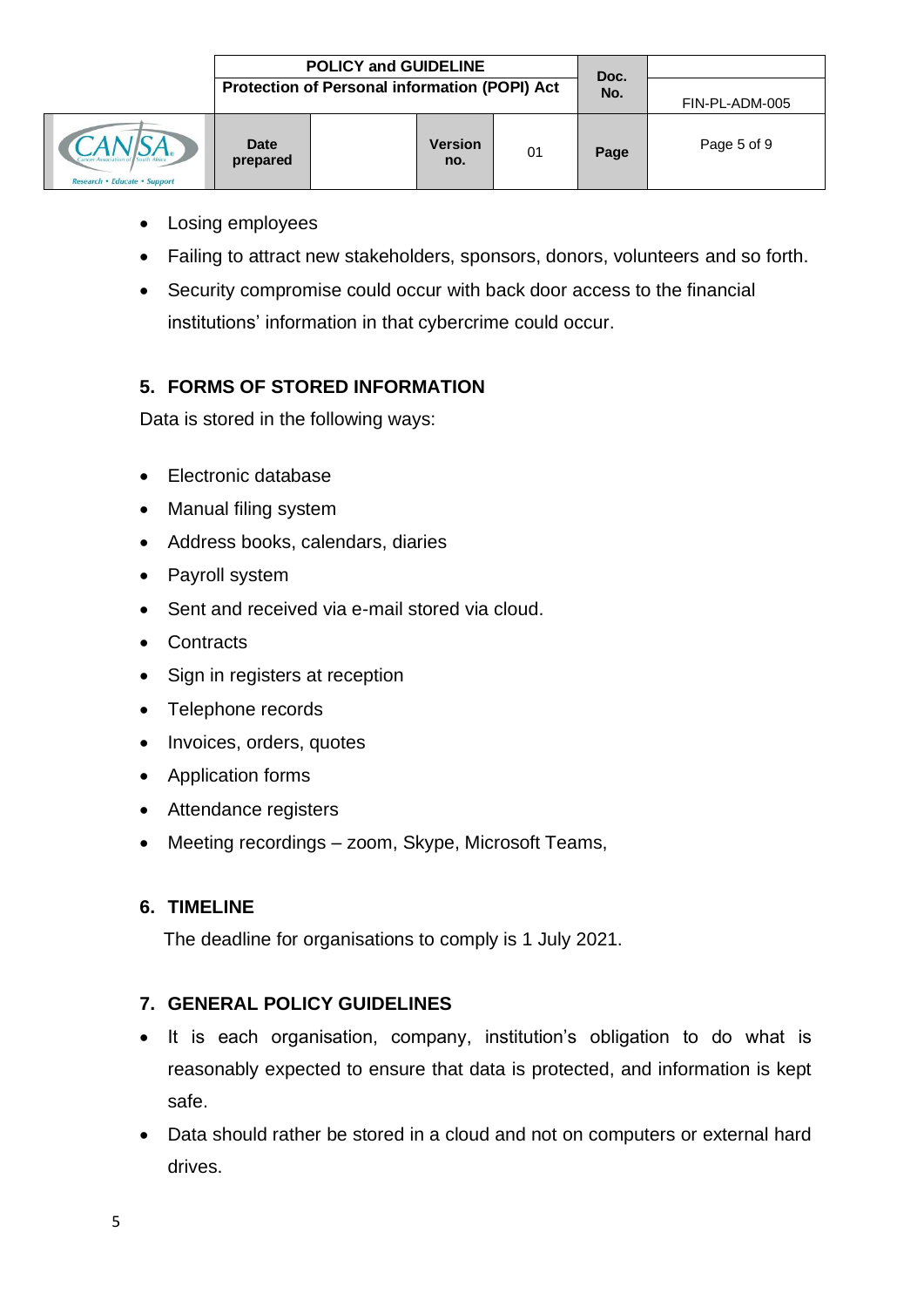- Computers should not be left unattended, and screens should be locked.
- Responsible parties must ensure that information quality is complete, accurate, not misleading and updated. Assurance should also be in consent forms and terms and conditions.
- PAIA promotes access to information in terms of section 32(1)(a) of the constitution. Therefore, both PAIA and POPIA must be implemented. A manual must be developed, monitored, maintained, and made available.

# **8. CONDITIONS FOR LAWFUL PROCESSING**

- Accountability responsibility to ensure compliance.
- Processing limitations only process information, which is adequate, relevant and not excessive.
- Purpose specific explicitly defined.
- Further processing limitations only process data if it forms part of the originally obtained purpose.
- Information quality Ensure that information is complete, accurate, not misleading and updated.
- Openness notify data subjects about the circumstances in which such compliance would be mandatory e.g., where the law authorises the processing.
- Security safeguards this is the list of measures that should be taken to prevent loss, damage, unauthorised and unlawful access.
- Data subject participation they have the right to request the records kept on them and how their information was shared.

## **9. STEPS TO COMPLY**

- Data subjects be informed of the purpose or reason for the collection of their data, so that they may give consent or refuse it.
- Any further use of the collected personal information must be compatible with the initial purpose of collection. All information that is collected by CANSA may only be used for the initial purpose for which it was collected.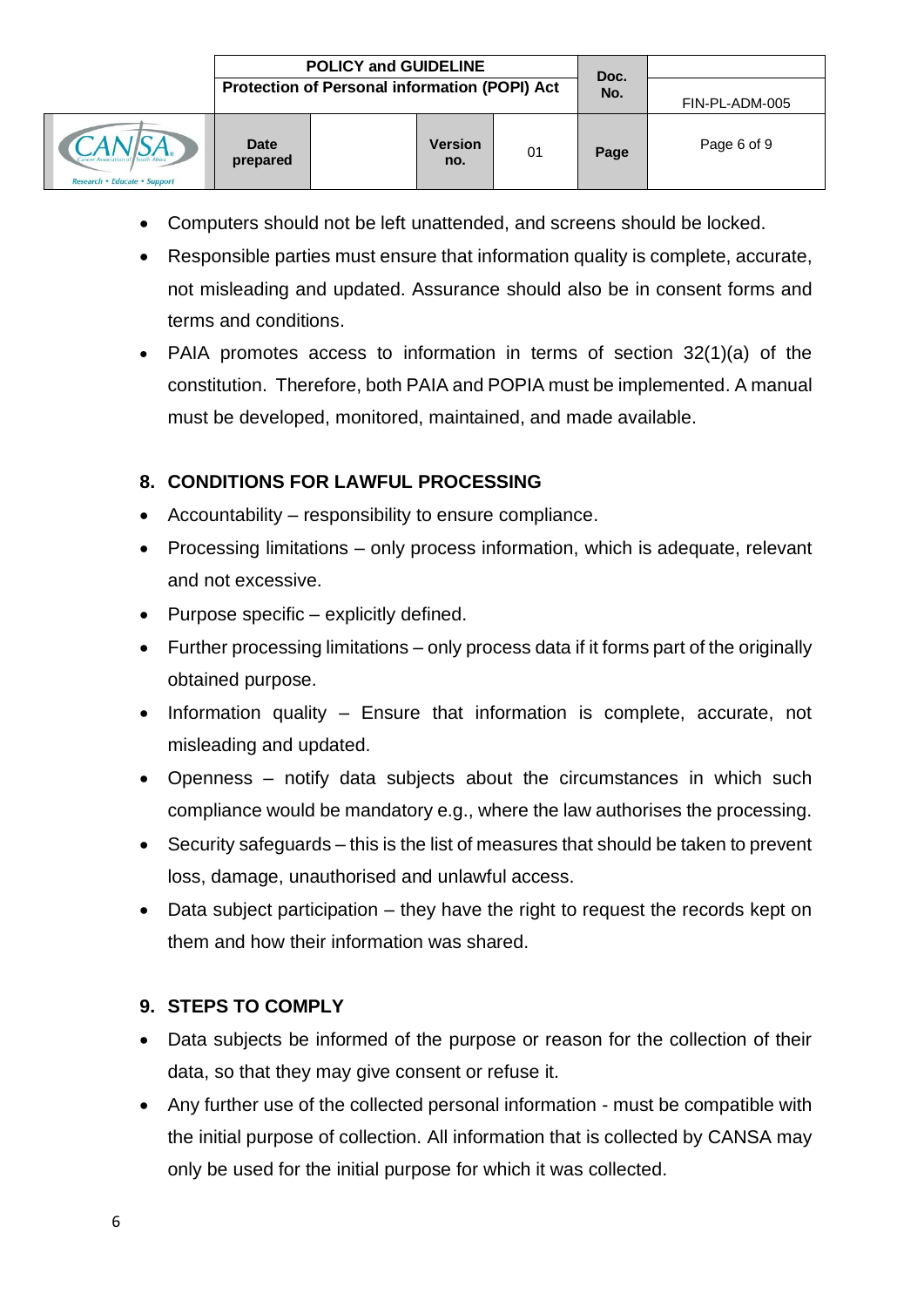

• CANSA - may not process a data subjects' information without consent unless imposed by law, in public interest, or to complete a project which the datasubject is party to.

**no.**

- Consent is given by a data-subject by signing an agreement or application or a tick box on a form. This could read: "I example 1 are herewith give permission that personal information which is required for the project/service/event/programme may be stored on a paper-based and/or digital systems of CANSA and may be used for the purpose of the project/service/event/programme".
- Data subjects must be advised of the consequence of not giving consent e.g., not participating in an activity.
- If CANSA seeks to use the information for another purpose, the data subject must be contacted to obtain content for further processing.
- The data subject may revoke his/her consent at any time. The withdrawal of consent must be communicated to the Information Officer in writing within a reasonable time. The withdrawal will be subject to any contract that is in place. The withdrawal will only be effective if CANSA agrees in writing. The datasubject will be informed of the consequences of the withdrawal as it will result in CANSA being unable to provide services or benefits.
- CANSA will not keep personal information of data-subject for a specific purpose for longer than is necessary to fulfil the purpose of its collection unless further retention is required by law or the data subject's consent is obtained to make provision for further retention.
- Once the purpose of retention of the information is fulfilled it the information will be destroyed in accordance with the POPI Act.
- CANSA will take all reasonable steps are taken to ensure secure data transmission over the internet or via its online services.
- Data is only collected with consent from the data subject. CANSA relies on data subjects for correctness of information. The Data subjects are required to confirm the correctness of information.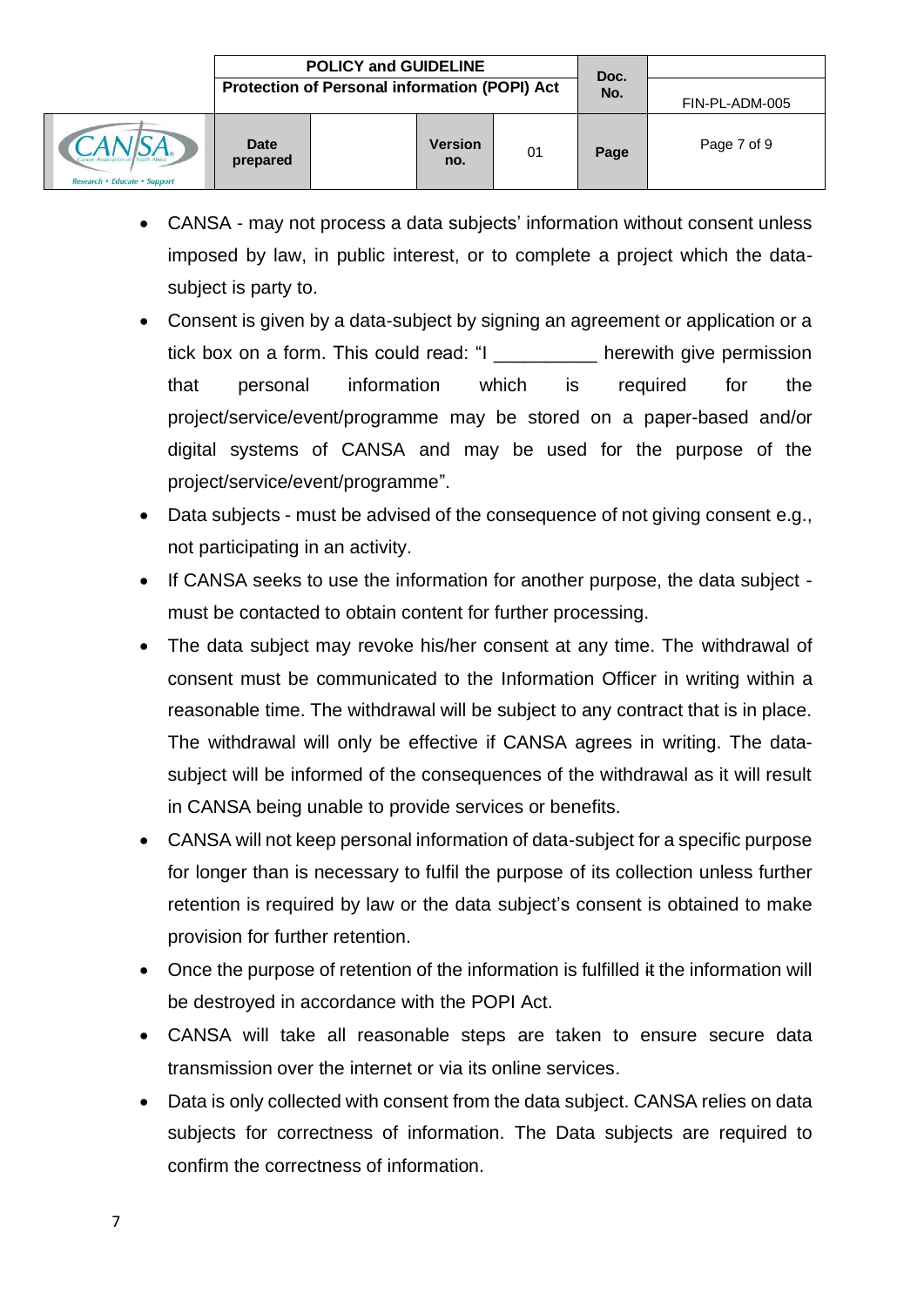- An Information Officer of CANSA must be registered with the Information Regulator.
- A client/patient information confidentiality policy is dealt with under the Patient Confidentiality Policy, which also complies with the provisions of the POPIA.
- Existing policies must be reviewed to comply to with the POPIA and be reviewed every two years.
- Employees must be made aware of POPI and CANSA's policy.
- Employment contracts with personnel who work with information of data subjects much comply with the Act.
- Data breaches must be reported to the Information Regulator and data subjects.
- A data breach response plan must be developed.
- A PAIA manual must be developed and published on the CANSA website and lodged with the Information Regulator.

The cycle of how information is dealt with can be illustrated as follows: